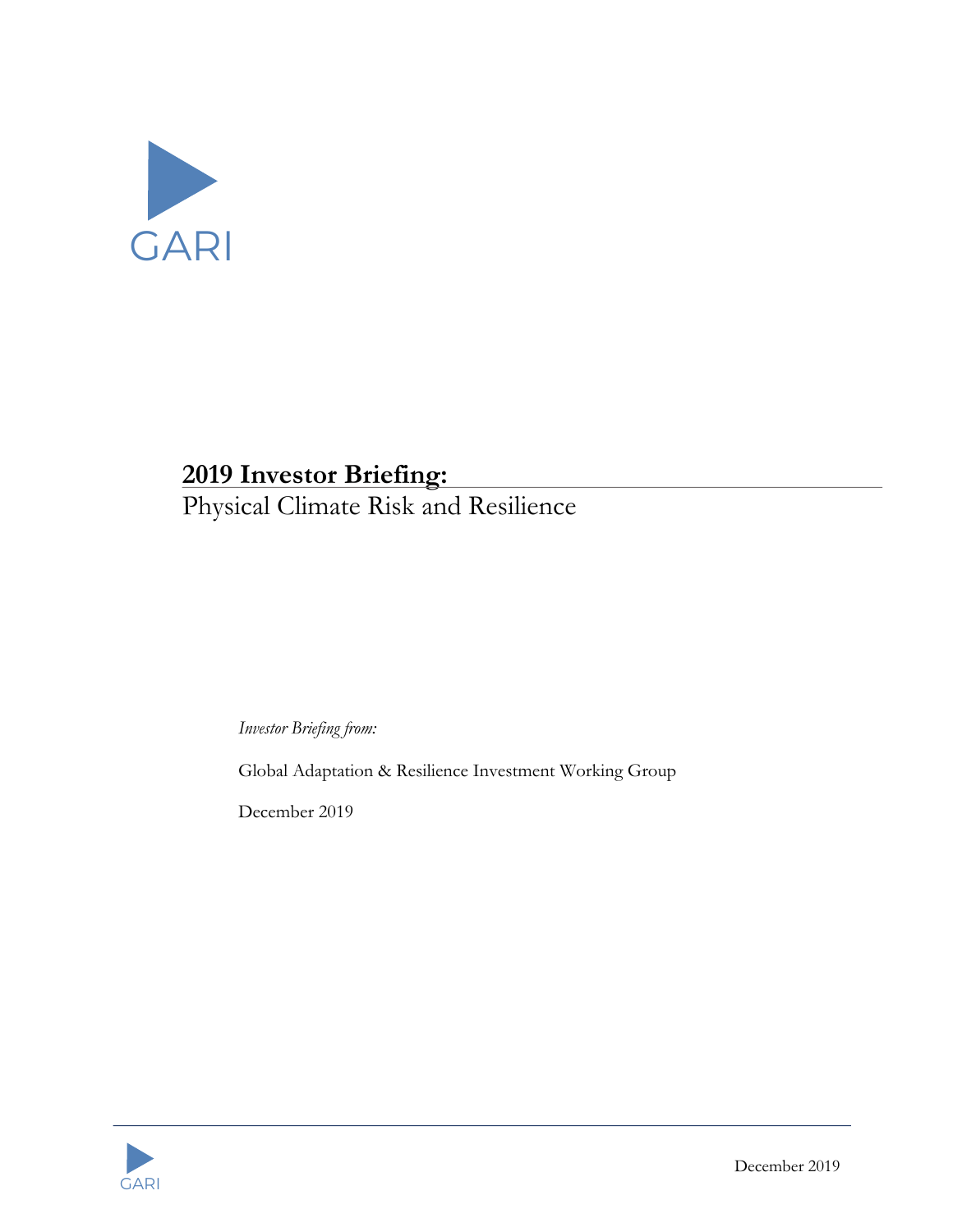## **Acknowledgements & Disclaimer**

#### **Lead Authors:**

**Jay Koh**, GARI and the Lightsmith Group **Lori Collins**, Collins Climate Consulting

#### **Contributing Authors:**

**Joyce Coffee**, Climate Resilience Consulting **WSP**, various contributors, compiled by **Alyssa Curran Erica Downing Robin Hamaker-Taylor**, Acclimatise **Morgan Richmond**, Climate Policy Initiative **Valerio Micale**, Climate Policy Initiative **Serena Shi**, GARI and the Lightsmith Group

#### **Acknowledgements:**

The authors would like to thank the members of the Global Adaptation & Resilience Investment Working Group (GARI) for their valuable input and feedback. GARI is a private sector, private investor-led initiative announced at Paris COP21 in 2015. It is a partner of the UN Secretary General's A2R Climate Resilience Initiative. The working group has brought together over 300 private and public investors, bankers, leaders and other stakeholders to discuss critical issues at the intersection of climate adaptation and resilience and investment with the objective of helping to assess, mobilize and catalyze action and investment. For more information, please visit www.garigroup.com.

### **Disclaimer:**

Members of the Global Adaptation & Resilience Investment Working Group (GARI) provided the data and information outlined in this report. The authors would like to acknowledge that these findings might not necessarily reflect the views of all GARI members and participants. The publications of GARI are for information purposes only. Other than disclosures relating to GARI, the information contained in this publication has been obtained from sources that GARI believes to be reliable, but no representation or warranty, express or implied, is made as to the accuracy, completeness, reliability or timeliness of any of the content or information contained herein. As such, the information is provided 'as-is,' 'with all faults' and 'as available.' The opinions and views expressed in this publication are those of GARI, and are subject to change without notice, and GARI has no obligation to update the information contained in this publication. Further, neither GARI nor its participants or agents shall be held liable for any improper or incorrect use of the information described and/or contained herein and assumes no responsibility for anyone's use of the information. Under no circumstances shall GARI, or any of its participants or agents, be liable for any direct, indirect, incidental special, exemplary or consequential damages (including, but not limited to: procurement of substitute good or services; loss of use, data or profits; or business interruption) related to the content and/or to the user's subsequent use of the information contained herein, however caused and on any theory of liability. User agrees to defend, indemnify, and hold harmless, GARI and its participants and agents from and against all claims and expenses, including attorneys' fees, arising out of the use of information herein provided.

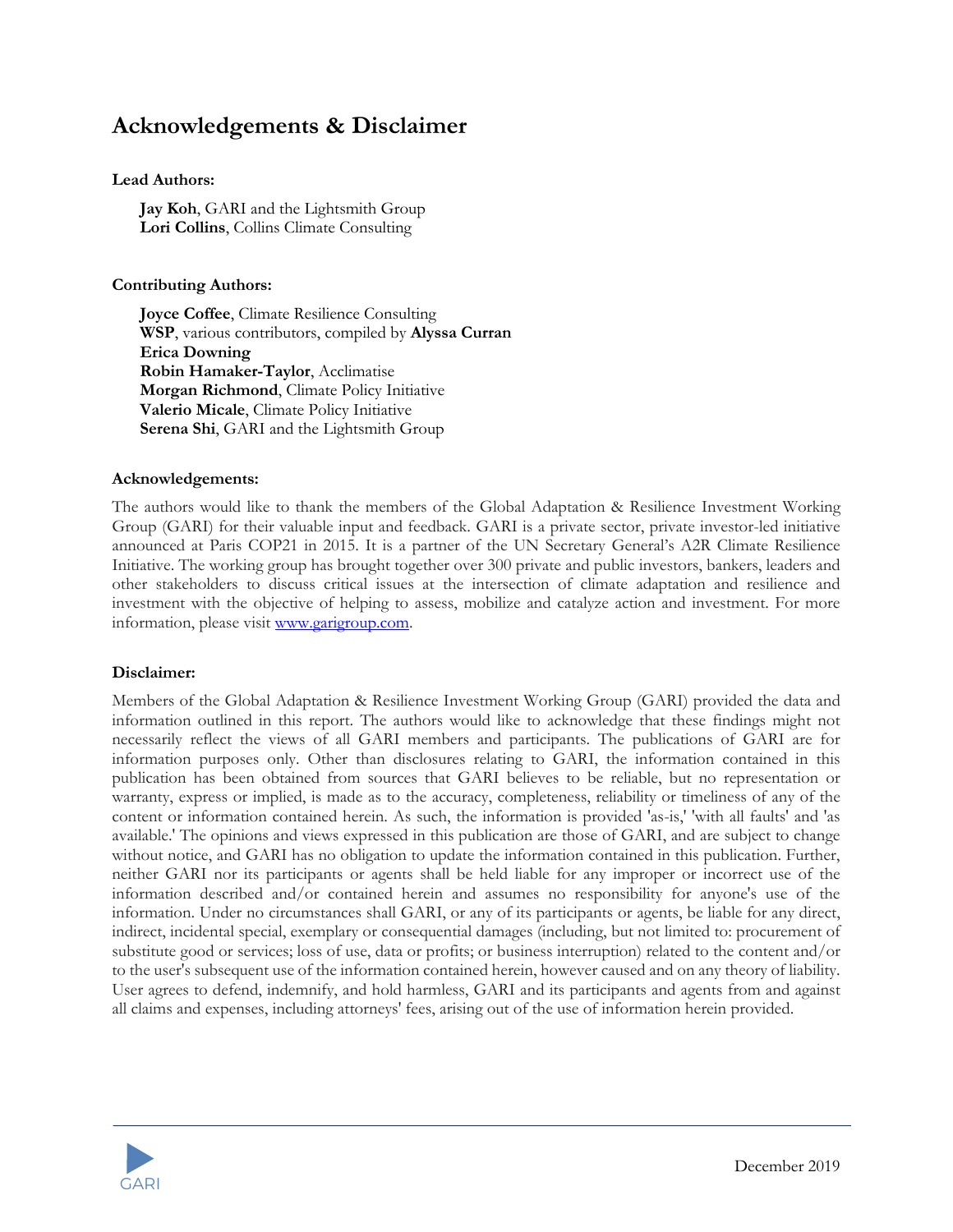## **Table of Contents**

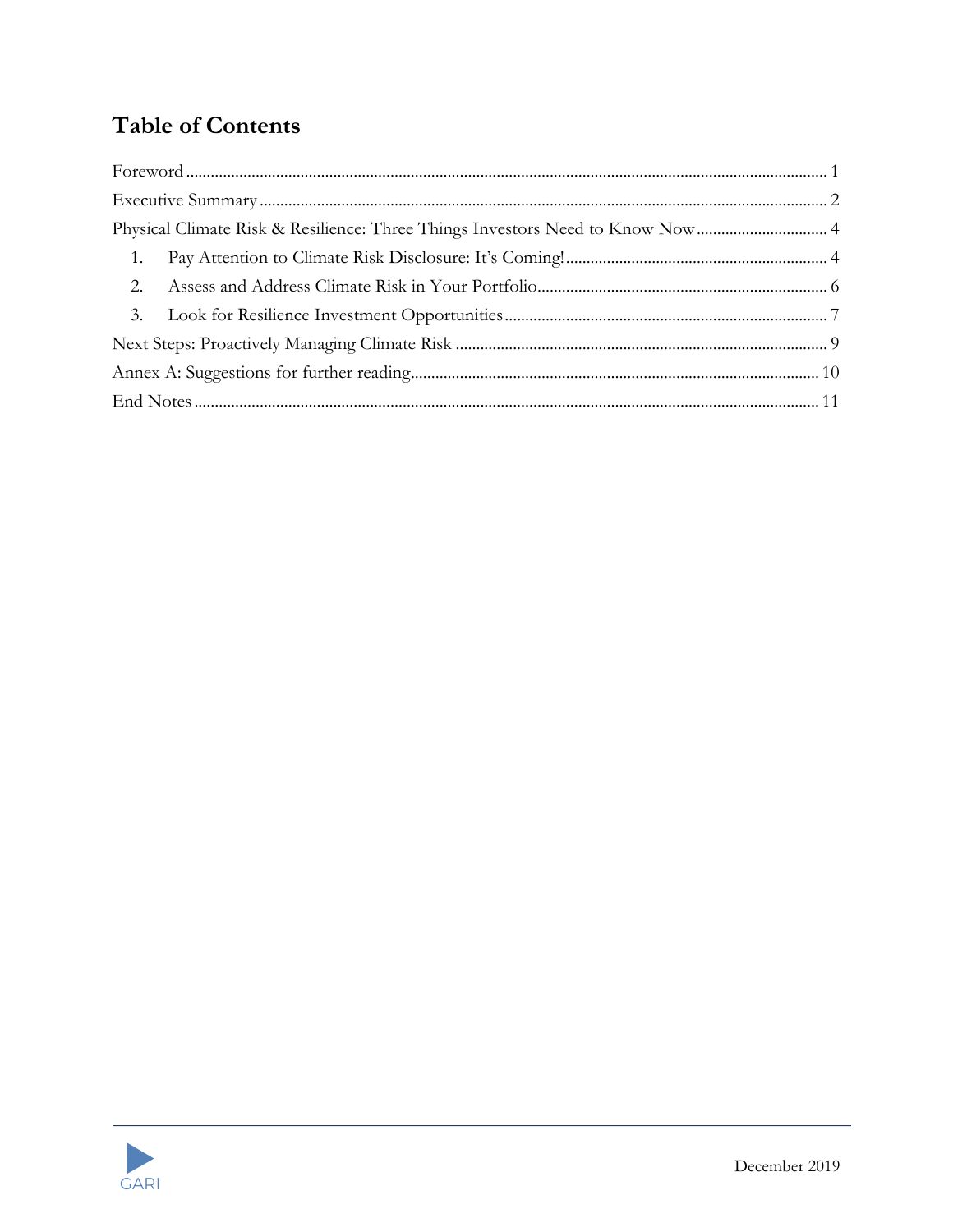## **Foreword**

The Global Adaptation & Resilience Investment Working Group (GARI) was conceived in the run up to the Paris COP21 conference. Launched at COP21 in conjunction with the UN Secretary General's A2R Climate Resilience Initiative (and now a partner of A2R), GARI was designed to bring together private investors and a range of other stakeholders to focus on investment in climate adaptation and resilience. The idea was to bring together interested investors, climate experts, and other stakeholders to focus on how to practically invest in the face of adaptation and climate resilience needs, and the associated benefits.

Since its launch in 2015, GARI has met 21 times and engaged over 300 private investors and other stakeholders. GARI has now been institutionalized as a non-profit and will continue to pursue its mission of engaging investors and others in discussions at the intersection of climate resilience and adaptation and investment.

2019 was a pivotal year in terms of the growing need to build resilience to the effects of climate change. Around the world – from the devastating cyclones across southern Africa, India, and Bangladesh, to the floods and landslides in Bolivia, to the California wildfires that continue to ravage the US – the need for action and investment is increasingly palpable. Climate change continues to increase risks and impacts to lives and livelihoods, as well as to physical assets, infrastructure, and business operations, around the world. Investors not only have an important role in helping to build resilience in the face of a changing climate, but also have an opportunity to consider such a changing environment in their own investment decisions.

Reflecting the substantial developments in evaluating physical climate risk and the opportunity for climate resilience investment, GARI participants in 2019 agreed to develop an update for investors – an Investor Briefing – focusing on a "plain language" approach to brief investors and others key stakeholders on the now increasingly rapid developments in physical climate risk and resilience. This Investor Briefing reflects the discussions and feedback from members of the GARI working group and is intended to provide a peer-driven perspective to private investors on climate risks and resilience, rather than a comprehensive analysis.

GARI and this Investor Briefing would not be possible without the support of GARI participants and the volunteer, pro-bono leadership, expertise, and efforts of the lead authors and contributing authors. We applaud their continued engagement and support. We also welcome interested private investors and other stakeholders to engage with and participate in GARI.

We hope you find this Investor Briefing useful. Comments or questions can be sent to chair@garigroup.com.

Sincerely,

 $ZK$ 

Jay L. Koh Founder & Chair GARI



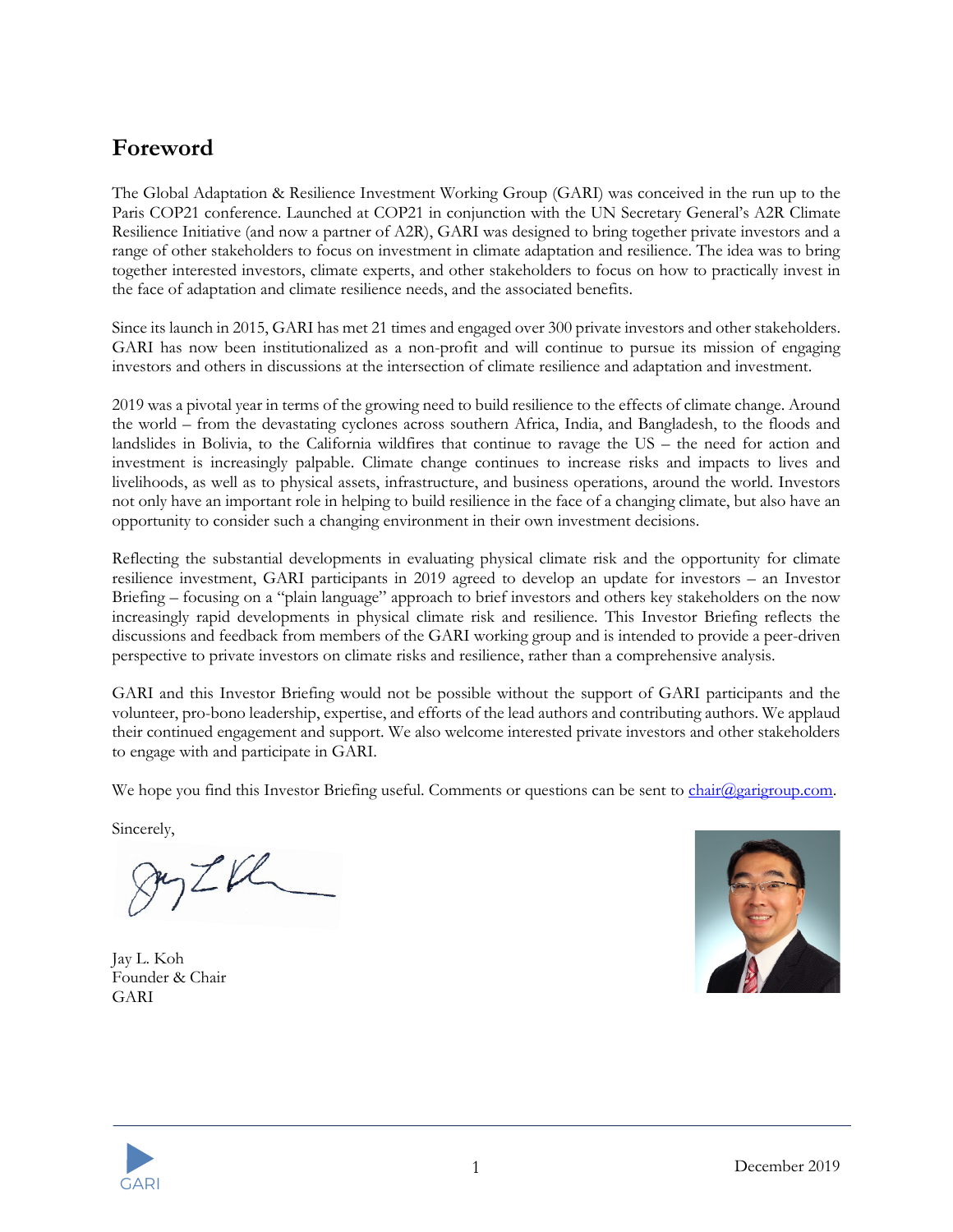## **Executive Summary**

### **Purpose of this Briefing**

The purpose of this Investor Briefing is to educate investors on how to think about physical climate impacts in their investment and portfolio management decisions, as well as to help investors identify burgeoning opportunities to proactively invest in adaptation and resilience. This briefing seeks to foster climate adaptation and resilience as a mainstream consideration in financial management for asset owners, investors, insurers, and lenders.

In December 2017, GARI published its first investor guide *An Investor Guide to Physical Climate Risk & Resilience: An Introduction*. This briefing provides a practical update to that guide for private investors on recent developments in physical climate risk and climate resilience, focusing on three areas:

- climate risk disclosure;
- climate risk management for investment portfolios; and
- opportunities for climate resilience investment.

Though this briefing is not exhaustive of all existing literature relevant to adaptation and resilience, it was created to provide investors and other stakeholders with a baseline set of basic knowledge for considering adaptation and resilience in investment and portfolio management decisions.

### **Introduction to GARI**

The Global Adaptation & Resilience Investment Working Group (GARI) is a 501(c)(3) private sector, private investor-led initiative that was convoked at Paris COP21 in December 2015 in conjunction with the UN Secretary General's Climate Resilience Initiative. The working group brings together private and public sector investors, bankers, lenders, asset managers and other stakeholders to discuss critical issues at the intersection of climate adaptation and resilience and investment, with the objective of catalyzing action and investment to build resilience and adaptation to a changing environment.

Since 2016, GARI has convened in-person and remotely-accessible meetings in New York, Washington DC, San Francisco, and London, bringing together over 300 private sector investors and other stakeholders – from pension funds, endowments and foundations, insurance companies, banks and investment managers to corporations, start-ups, think tanks, advisory firms and development finance institutions – to discuss and create opportunities for investment in adaptation and resilience.

GARI continues to engage with stakeholders to build and harmonize the knowledge base around climate-related risks and opportunities. As a knowledge hub for the emerging tools and methodologies to track, measure, and assess physical climate risk on financial assets, GARI hopes to continue to help investors identify ways to engage in climate resilience investment opportunities, so that private investment in climate adaptation can scale to the degree needed in order to build a more resilient future.

All interested parties are invited to participate in GARI working group meetings and to reach out with any questions or comments at www.garigroup.com.

### **Previous GARI Publications**

To date, GARI has released the following additional white papers to public on adaptation and resilience topics:

- GARI (2017). *An Investor Guide to Physical Climate Risk & Resilience: An Introduction*, December 2017.
- GARI (2016). *Bridging the Adaptation Gap: Approaches to Measurement of Physical Climate Risk and Examples of Investment in Climate Adaptation and Resilience*, November 2016.

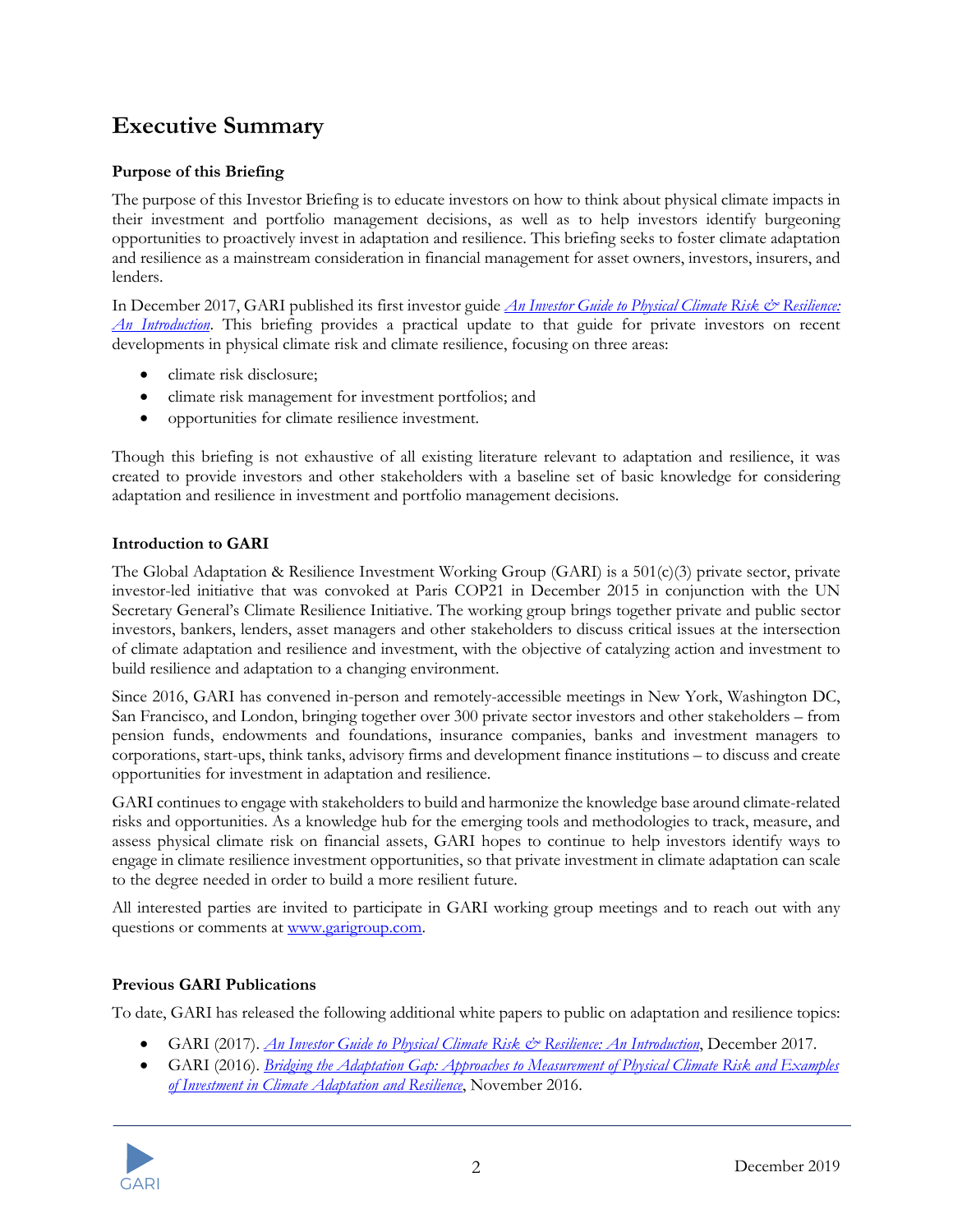This investor briefing represents the third in a series of white papers that the GARI working group seeks to publish on a regular basis in order to build a shared knowledge base for investors and other stakeholders around adaptation investment.

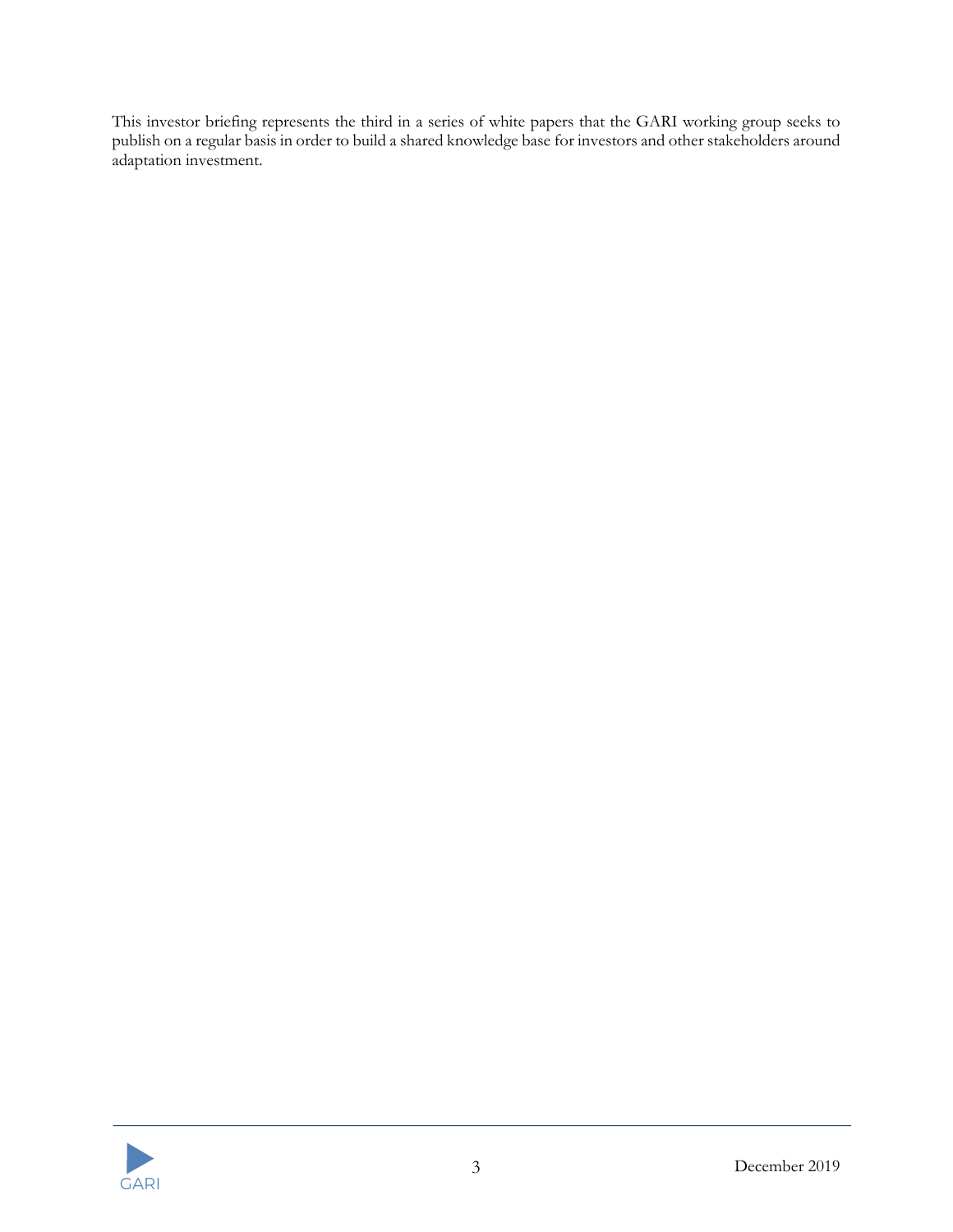## **Physical Climate Risk & Resilience: Three Things Investors Need to Know Now**

Global mean temperatures have already risen by approximately  $1.0^{\circ}$ C above pre-industrial levels<sup>1</sup> and other changes in the climate system are underway. These changes are causing more frequent and extreme weather and climate events, as well as gradual shifts in rainfall patterns, sea levels, sea ice, and glacial retreat. A certain amount of man-made climate change is locked into the earth's climate system over coming decades and centuries, regardless of the success and rate at which global greenhouse gas (GHG) emissions are controlled (or mitigated). The physical climate risks of natural disasters and long-term temperature and precipitation changes are impacting the operations, markets, infrastructure, raw materials, and financial assets of businesses and governments and consequently impacting their respective financial partners as well. As such, investors will need to consider physical climate risks, adaptation, and resilience, alongside both transition risks (e.g., risks due to policy, legal, technology, market, and reputation impacts from the shift to a low-carbon economy)2 and actions to mitigate GHG emissions across their portfolios.

This Investor Briefing provides a practical update for private investors on recent developments in **physical climate risk and climate resilience**, focusing on three primary recommendations around climate disclosure, climate risk in investment portfolios, and climate resilience investment, as well as one bonus recommendation on climate action.

### **1. Pay Attention to Climate Risk Disclosure: It's Coming!**

The first recommendation is to pay attention to climate risk analysis and disclosure, because it is coming (if not already here). A growing number of companies and investors are voluntarily committing to analyze and disclose their climate-related financial risks, and there is an increasing likelihood that this type of disclosure will become mandatory in the near term. While climate risk analysis and disclosures initially focused on measuring carbon intensity and transition risks (e.g., stranded assets), shareholders and regulators are now also asking companies and investors to analyze and determine the climate-based physical risks to assets and operations.

In particular, a key development in climate risk analysis and disclosure has been the increased adoption of the recommendations of the Task Force on Climate-Related Financial Disclosure (TCFD) which was established in 2015 by the Financial Stability Board, an international body that monitors and makes recommendations about the global financial system. Launched by the Bank of England Chair Mark Carney in 2015 and led by former New York City Mayor Michael Bloomberg, TCFD produced a set of voluntary recommendations in 2017 for companies on how to establish and implement a process for evaluating and disclosing the transition risk and physical risk to their assets and operations from climate change, through stress tests and scenario analysis. 3

In June 2019, the EU Technical Expert Group on Sustainable Finance released the EU Taxonomy for Sustainable Finance (the "Taxonomy"), a tool to help investors understand whether an economic activity is environmentally sustainable.4 The Taxonomy includes a framework for determining whether an economic activity significantly contributes to climate change mitigation and adaptation, among other sustainable activities, and thereby can be used by investors to comply with disclosure requirements such as those contemplated by the TCFD recommendations.

Companies and investors are increasingly committing to evaluate and disclose climate risks aligned with the TCFD recommendations. As of June 2019, "more than 340 investors with nearly \$34 trillion in assets under management have committed to engage the world's largest corporate greenhouse gas emitters to strengthen their climate-related disclosures by implementing the TCFD recommendations as part of Climate Action  $100 +$ ."<sup>5</sup>

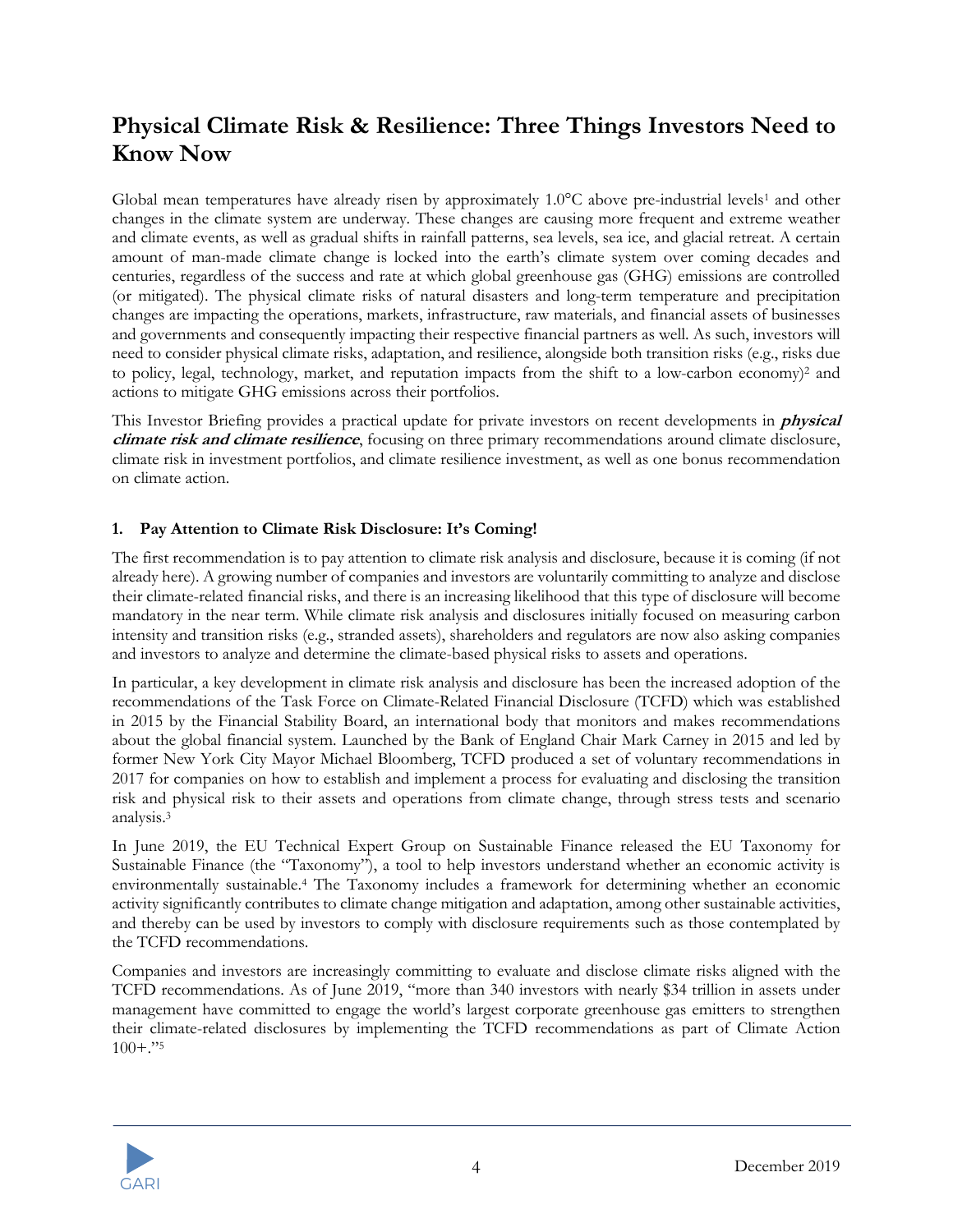#### **Developments in Climate Risk Disclosure Practices**

Although presented as voluntary, the TCFD recommendations and general climate risk-related disclosure practices are likely to become a mandatory standard in many jurisdictions, as evidenced by the following developments over recent years:

- In 2015, France became the first nation to pass a law mandating climate risk reporting for listed companies and financial institutions. Under Article 173 of the Energy Transition Law, French companies are required to disclose financial risks related to climate change, potential consequences, and measures to address them. <sup>6</sup> Article 173 went into force in 2016 and has raised awareness of the measurement and evaluation of climate risks, although is still in early stages of implementation.7
- The European Union's (EU) non-binding Non-Financial Reporting Directive went into effect in 2018 across the EU, and each of the 28 member countries is now adapting it into law.8 In June 2019, the EU published guidelines for climate-related reporting that incorporated TCFD requirements and set out the minimum level of climate and environmental information that over 6,000 European companies must include in their annual reports. 9
- The UK Government's 2019 Green Finance Strategy announced that, "the Government expects all listed companies and large asset owners to be disclosing in line with the TCFD recommendations by 2022", and it plans to establish a taskforce to explore the appropriateness of mandatory reporting.<sup>10</sup>
- In 2019, the Principles for Responsible Investing (PRI), with over 2,250 signatories representing \$83 trillion of assets under management (as of February 2019), announced that TCFD-based analysis and disclosure would become mandatory for PRI signatories in 2020.11
- In April 2019, the Network for Greening the Financial System (NGFS), a group of 42 central banks and supervisors and eight observers, "encourage[d] all companies issuing public debt or equity as well as financial sector institutions to disclose in line with the TCFD recommendations."12
- On 15 April 2019, the Bank of England's Prudential Regulation Authority (PRA) issued a policy statement on enhancing banks' and insurers' approaches to managing the financial risks from climate change and set a deadline of 15 October 2019 for companies to submit their plans for managing such risks.13
- In July 2019, the United States House Financial Services Committee passed the Climate Risk Disclosure Act of 2019, which was introduced by Illinois Representative Sean Casten in 2018.14 The bill required the Securities and Exchange Commission (SEC) to develop and implement guidelines for companies on disclosing climate-related risks and to make the information available to the public on the SEC website. Although the bill did not pass the full House or Senate, it represents an important policy signal in the U.S. of the growing awareness around climate risk disclosure.

Many investors have already effectively signed up for TCFD disclosure as a result of other commitments. For example, PRI reports that 480 investors representing \$42 trillion in assets submitted responses with climate indicators in 2018.15 BlackRock16, Vanguard17, and State Street18, among others, have engaged their own portfolio companies on the importance of climate risk disclosures.

There is evidence that under such pressure from shareholders and regulators, companies themselves are increasingly citing climate-related impacts as potential risks to their business operations. For example, a CNBC analysis in 2019 found that the number of S&P 500 firms indicating "wildfire" as a potential risk factor in their annual reports has risen from 9 in 2010 to 37 in 2019 (through November 2019).19 In 2019 alone, at least 14 companies across various sectors in the S&P 500 have added wildfire risk to the 10-K filings with the SEC.20 Also, nearly 7,000 companies reported their business' climate-related information to the Carbon Disclosure Project (CDP) in 2018, the data of which was used to publish CDP's *Global Climate Change Analysis 2018*, in which many large firms indicated that they are bracing for the physical impacts of climate change – from manufacturing companies noting that increased rainfall and flooding in Southeast Asia could knock out suppliers, to regional banks indicating that severe drought could affect their borrowers' creditworthiness, to tech companies highlighting that the rising temperatures could impact the cost of cooling its data centers.21

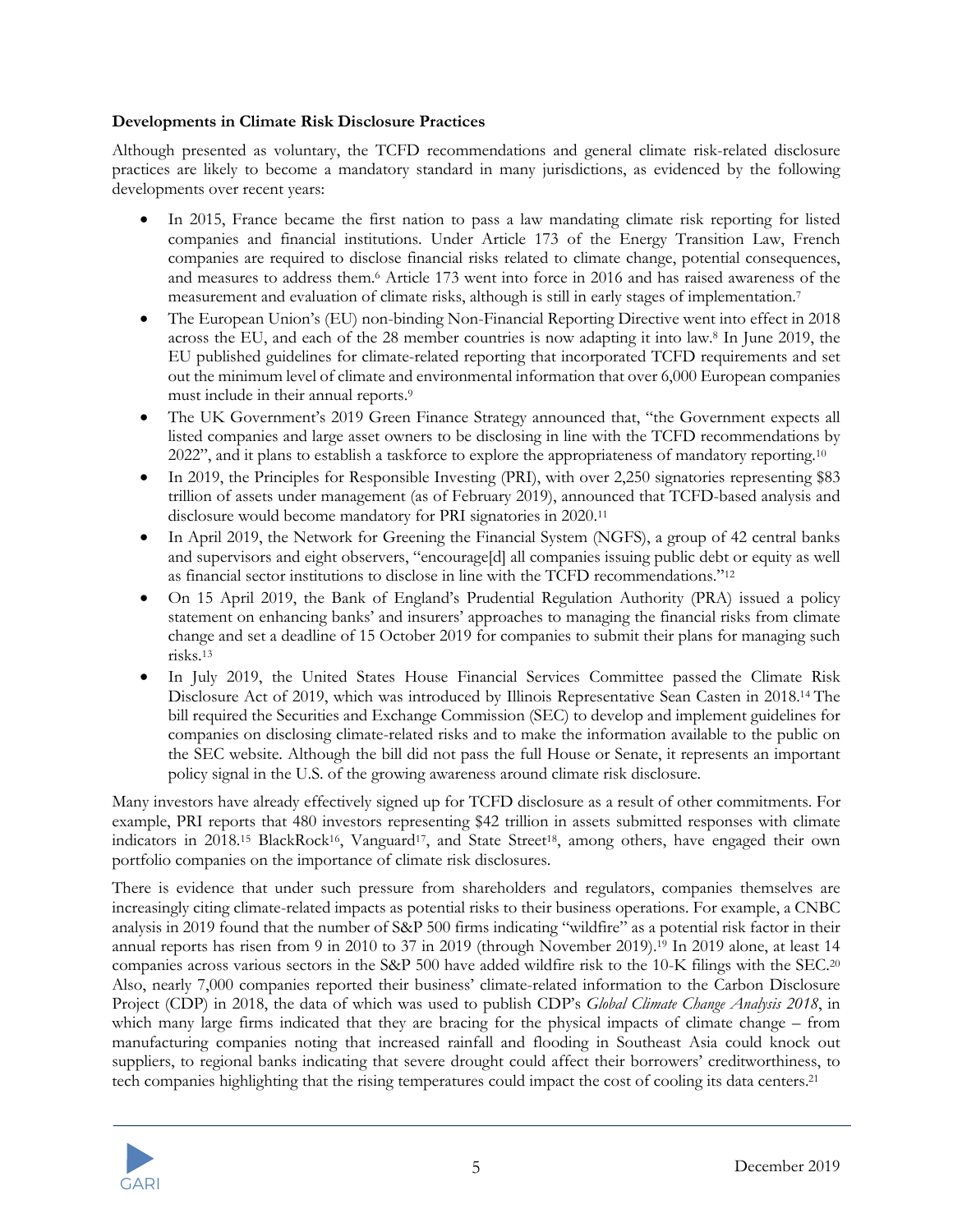Fortunately, there are a growing number of practical guides and advisory services related to TCFD analysis and implementation, such as for investors<sup>22</sup> and banks<sup>23</sup>, and from a variety of other sources, such as the Sustainable Accounting Standards Board (SASB).24

### **2. Assess and Address Climate Risk in Your Portfolio**

Beyond fulfilling disclosure requirements, investors should put plans in place to address the increasingly identifiable financial risks from the physical effects of climate change in their own portfolios. Acute physical climate risks include event-driven extreme weather impacts such as hurricanes, wildfires, and flooding; and chronic physical climate risks represent longer-term shifts in climate patterns, such as extended droughts, sea level rise, and chronic heat waves. Such risks can severely impair the value of investment portfolios if left unaddressed.

The financial impacts to municipalities and companies caused by, for example, damage to production facilities or infrastructure, crop losses, increased prices of raw materials, or declines in real estate values, can have severe follow-on impacts to all types of investment asset classes. As an illustrative example (see Table 1 below), physical climate impacts can lead to the loss of tax revenue for governments, thereby impacting their creditworthiness, and ultimately resulting in fluctuations to municipal bond values, which could further lead to divestment and/or reduced investment in public infrastructure. Similar lines of logic can be followed to understand how physical climate risk can impact the value of corporate bonds, private debt, asset-backed securities, public and private equity.

|         | <b>Physical Climate Risks</b>                                                                                 | Impacts:<br>Corporate/Govt                                                                                                        | Credit<br>Institution                                                   | <b>Investors</b>                          |
|---------|---------------------------------------------------------------------------------------------------------------|-----------------------------------------------------------------------------------------------------------------------------------|-------------------------------------------------------------------------|-------------------------------------------|
| Acute   | Increased severity and<br>volatility of extreme<br>weather events (e.g.,<br>hurricanes, wildfires,<br>floods) | Damage to production<br>facilities or infrastructure;<br>Loss from tax revenue<br>from businesses to pay<br>debt service on bonds | Deterioration and<br>increased difficulty of<br>assessing corporate and | Reduced and/or more<br>volatile yields on |
| Chronic | Longer-term shifts in<br>climate patterns, causing<br>e.g., chronic droughts,<br>sea level rise, heat waves   | Reduced availability of<br>and changes in price of<br>raw materials; Loss of<br>property value and related<br>tax revenue         | municipal borrower<br>economic and financial<br>creditworthiness        | corporate and municipal<br>bonds          |

*Table 1. Examples of physical climate risk and financial impacts on corporate and municipal bonds*

As the effects of climate change continue to unfold, the real, financial implications of such increased risks and impact are finally becoming clearer to all stakeholders across the investment value chain. For example, a January 2019 headline in The Wall Street Journal described the recent bankruptcy of Pacific Gas & Electric (PG&E), the 10th largest utility in the United States, due to wildfire liability as "The First Climate-Change Bankruptcy, Probably Not the Last".<sup>25</sup> Investors citing climate change as important to the municipal bond market tripled between 2018 and 2019, from 6 percent to 19 percent, yet only 1% of analysts believe municipal issuers are "very prepared," or "prepared" from the impact of climate change.26 It is becoming evident that climate change is beginning to carry weight outside of the traditional sustainability discussion. The consideration of climate-related risks is now an imperative for businesses and investors alike.

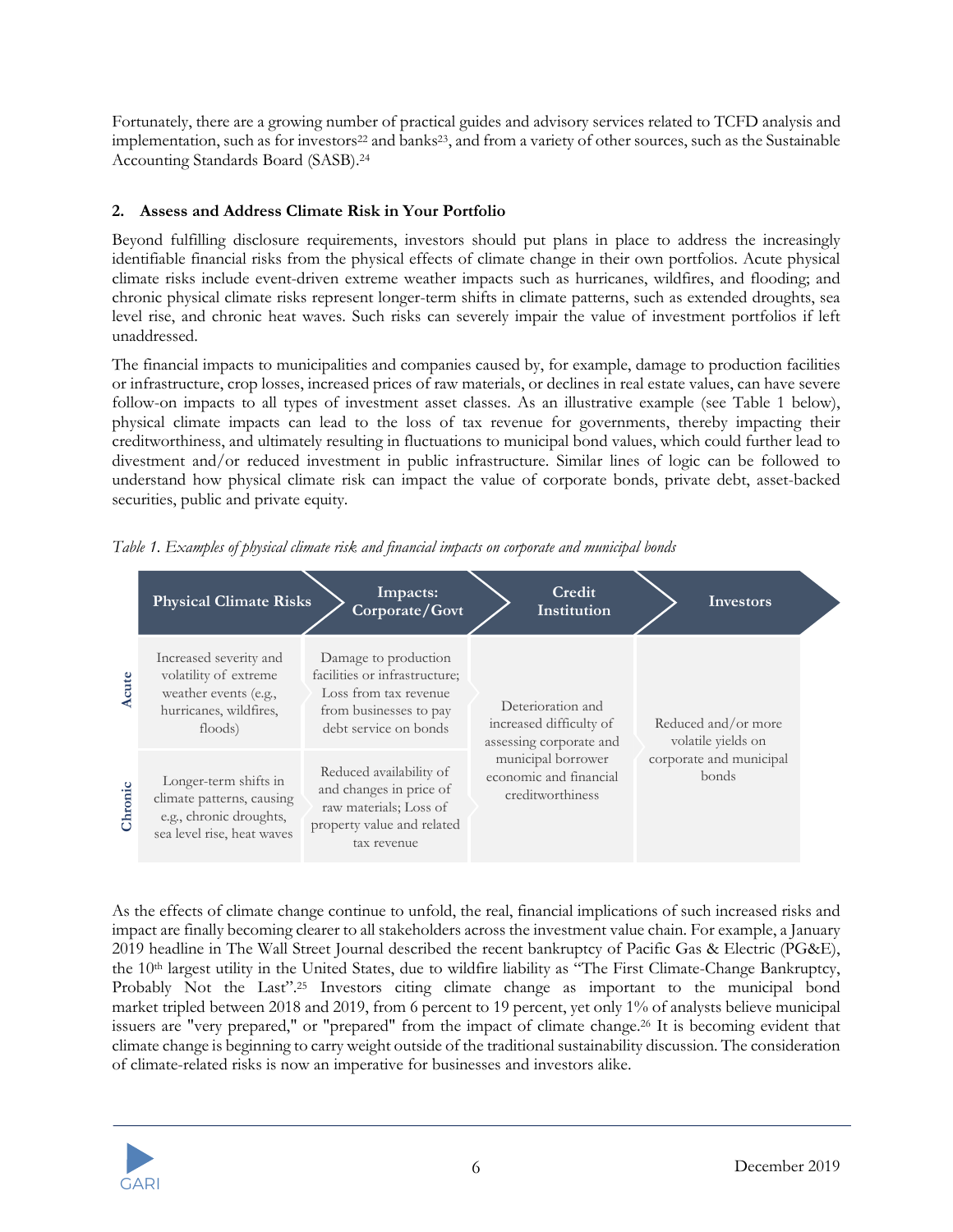Credit risk rating agencies are responding accordingly. In July 2019, Moody's Investor Service announced the majority acquisition of business intelligence firm Four Twenty Seven, a leading expert in climate risk.27 Moody's stated goal of the acquisition is to "advance global standards for assessing environmental and climate risk factors", in recognition of the fact that more work needs to be done in the assessment of climate-related risks.28 Four Twenty Seven tracks data on a range of physical climate risks including heat stress, intense rainfall or flooding, wildfires and rising sea levels and analyzes how those risks affect companies, REITs, governments. Other rating agencies, such as Fitch and S&P, have also issued reports warning state and local governments that their exposure to climate risk could affect their credit ratings.29 Investors should pay attention to how rating agencies view and analyze such risks in order to understand the potential impacts that climate change could have on their own investment portfolios.

### **Resources for Investors on Assessing Climate Risks and Opportunities**

In recent years, institutional investors and research analysts have started to evaluate and quantify the impacts of physical climate risk on certain types of financial assets or have provided frameworks for how investors can begin to think about assessing these types of risks on their own assets. The following resources contain helpful guidance for investors looking to assess climate risks and opportunities in their own investment portfolios:

- In 2019, BlackRock released a report on physical climate risk analysis, evaluating coastal real estate, the \$3.8 trillion U.S. municipal bond market, and 269 listed utilities, concluding that climate-related risks are currently underpriced across all three of these asset classes. 30
- Mercer published a 2019 *Investing in a Time of Climate Change* report, which provides an update on the latest research and methodologies around climate scenario modeling for institutional investors with diversified portfolios for assessing climate impacts on investment return.<sup>31</sup>
- In September 2019, the Government of the United Kingdom, the Government of Jamaica, Willis Towers Watson, the Global Commission on Adaptation and the World Economic Forum launched the private sector-led Coalition for Climate Resilient investment (CCRI). The Coalition brings together over 30 organizations across the investment value chain to develop a common approach to integrating climate risks into infrastructure investment decision-making.32
- In its 2015 report titled *Risks and Opportunities From the Changing Climate: Playbook for the Truly Long-Term Investor*, Cambridge Associates discussed the implications of climate risks across various sectors and asset classes, and also provided strategies for defending against such risks. 33
- The Institutional Investors Group on Climate Change (IIGCC) is developing a high-level guidance document on physical climate risk analysis for investors in partnership with Acclimatise and Chronos Sustainability, due in November 2019. 34
- Further guidance is also evolving in specific asset classes, such as hydropower35 and real estate36.
- Increasingly, Environmental Social & Governance (ESG) and climate-related screening tools and filters are also being employed to assess the risks associated with climate change and to improve portfolio performance. The number of analysts using Bloomberg Terminal ESG data more than tripled from 2012 to 2018.37
- To help facilitate broader and more consistent access to climate risk data, the emerging non-profit OS-Climate is establishing an open source collaboration community. OS-Climate aims to aggregate climate risk data, modeling, and computing worldwide to enable new applications for climate-integrated investing and to "boost global capital flows into climate change mitigation and resilience".38

While many of these standards are still in their early stages, the hope is that ultimately investors, companies, and other relevant stakeholders can converge on a set of harmonized approaches to assessing climate risk. This way, physical climate risk assessment can be mainstreamed into all kinds of investment decision-making at scale.

### **3. Look for Resilience Investment Opportunities**

While the term "risk" is often interpreted as downside-only, investors should consider shifting their framing to view the increase in climate *risks* as a real opportunity to invest in climate *resilience*. There are a growing number

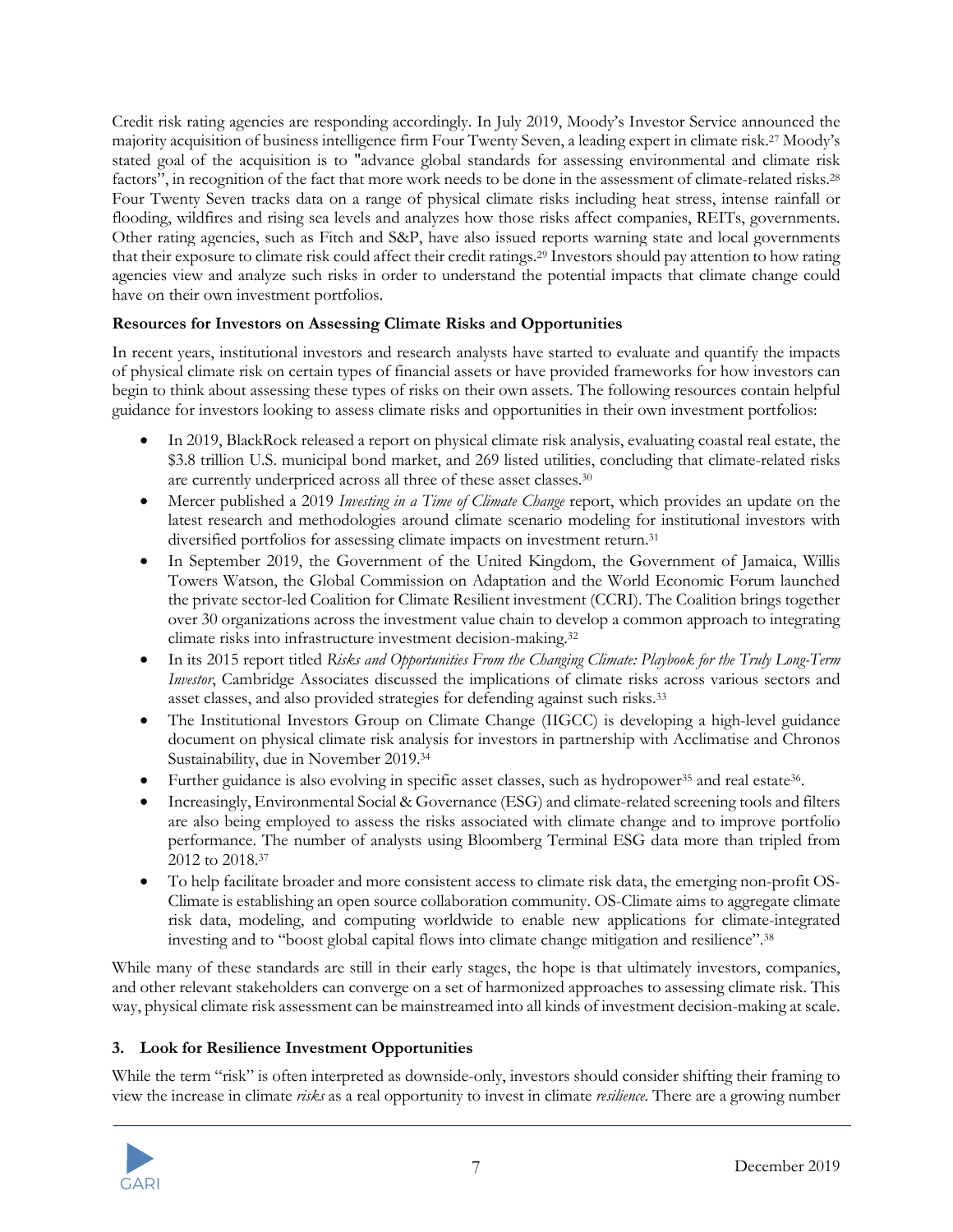of opportunities to invest in resilience, whether in assets that are screened for their resilience to climate impacts or in assets that help to build resilience or adapt to the effects of climate change. For example, Bank of America has committed a total of \$445 billion through 2030 to investments in sustainable energy and transportation, climate resiliency, clean water and sanitation.<sup>39</sup> Investment advisors such as Cambridge Associates<sup>40</sup> and Mercer<sup>41</sup> have long advocated for the consideration of investment opportunities created by the need for climate resilience. Recent analysis from TCFD indicates that companies are increasingly identifying potential investments from climate change, with the Carbon Disclosure Project (CDP) reporting that companies face \$1 trillion in climate change risks, and \$2.1 trillion in climate business opportunities.<sup>42</sup>

Below are a number of emerging opportunities for investors to invest in climate resilience:

- **Green bonds.** The market for green bonds has gone from almost non-existent a decade ago to over \$155 billion across the world today.<sup>43</sup> These bonds generate financing for renewable energy, energy efficiency, sustainable housing and other environmentally friendly initiatives. The Climate Bonds Initiative, an international non-profit working to develop a one trillion dollar market for green bonds, published a set of Climate Resilience Principles (CRP), which provides guidance for investors, bond issuers and banks to determine when projects are assets are compatible with a climate resilience economy.44 The CRP provides a framework for screening green bonds to ensure that proceeds are funding assets and activities that assess and address climate risks and build climate resilience. Immediately following publication, EBRD issued a \$700 million climate resilience green bond that was in accordance with the CRP.45
- **Private equity and growth equity.** Climate resilience and adaptation to climate change are increasingly becoming discussion topics for private equity investors, both institutional investors and impact investors. In 2019, The Lightsmith Group completed an analysis of the potential investment opportunities, interested investors, and potential structure of a Climate Resilience and Adaptation Finance and Technology Transfer Facility (CRAFT), the first private investment strategy focused on climate resilience and adaptation. The final report assessing the investment concept detailed the identification of over 800 potential target companies across 20 sectors of the economy, discussions with over 200 private and public sector investors, and the legal, accounting, regulatory, and operating structure for launching such a strategy.46 Some examples of adaptation- and resilience-related sectors are agricultural analytics, weather forecasting/analytics, mapping and geospatial imagery, water efficiency/management, grid reliability/battery storage, supply chain analytics, drip irrigation, and insurance.
- **Resilient infrastructure**. The Coalition for Climate Resilient Investment (CCRI) group focuses on strengthening the market for private and public-sector investment in climate resilient infrastructure, reducing climate risk by shifting the flow of investment toward climate resilient infrastructure, and supporting climate vulnerable geographies to attract investment and prevent capital flight as climate risks intensify. Ultimately, CCRI hopes to provide analytical tools for infrastructure investors to include resilience cost and benefit considerations into investment decision-making.47
- **Public equities.** A growing number of mutual funds and exchange-traded funds are creating portfolios focused on technologies and assets most likely to benefit from climate change, such as businesses in agriculture, fishing, waste management, transportation and water. 48

Climate resilience and adaptation have become topics for discussion at investment conferences hosted by Cambridge Associates, the Global Impact Investment Network (GIIN), and the Green Climate Fund. Investors will increasingly be presented with investment opportunities in assets that are screened and designed for climate resilience, as well as assets that generate resilience to climate change.

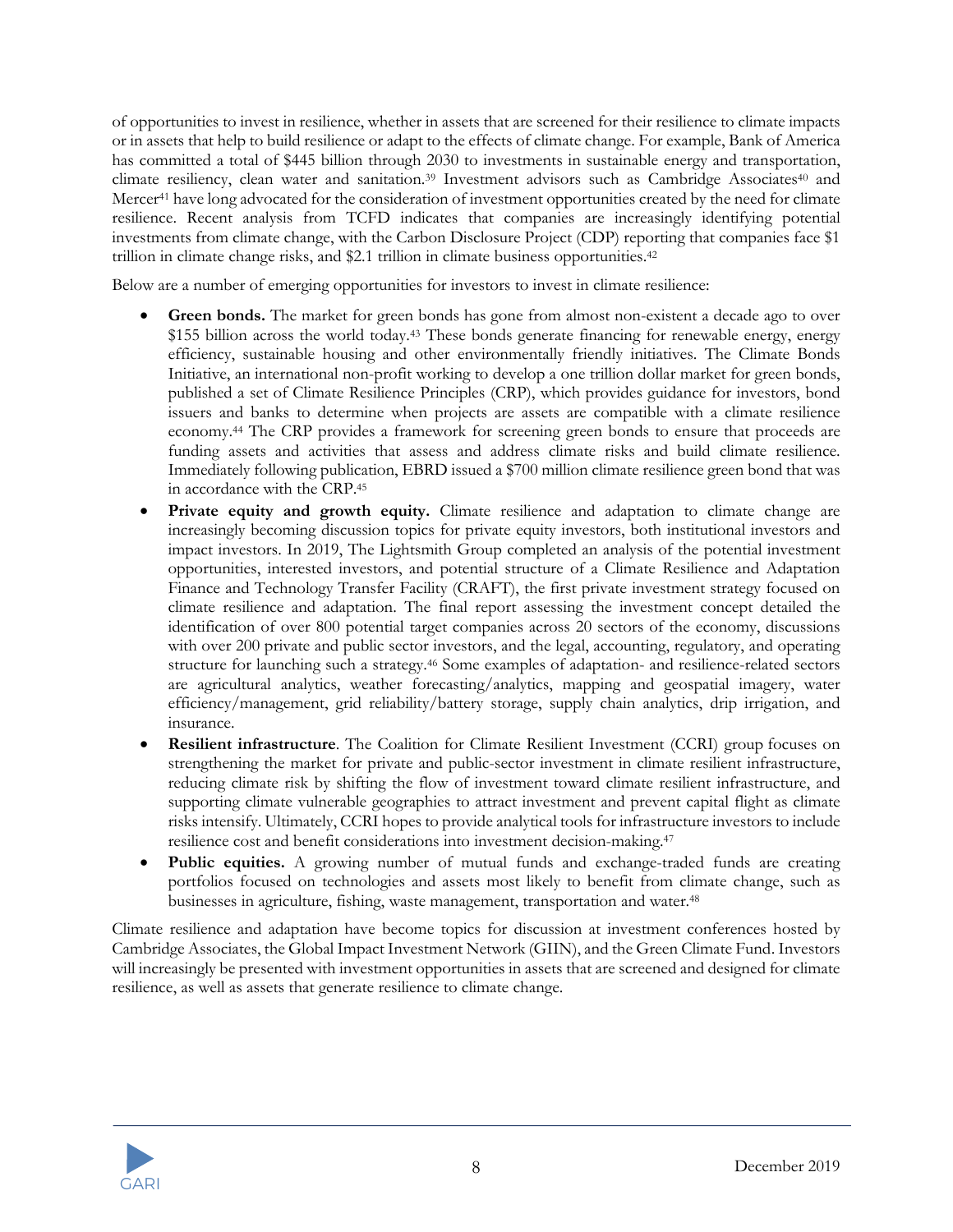## **Next Steps: Proactively Managing Climate Risk**

Interested investors can develop an understanding of the policy implications around climate resilience and adaptation. Globally, as well as locally, adaptation and resilience are gaining increased emphasis and focus:

- The Global Commission on Adaptation (GCA) released its final report in September 2019, including an analysis of the need for investment in adaptation and climate resilience. <sup>49</sup> The GCA calls for a 2019- 2020 Year of Action, which will include new investment initiatives and a major investment conference. The GCA's analysis also found that \$1.8 trillion in resilience investment can deliver more than \$7 trillion in economic benefits over the next 10 years.50
- The UN Secretary General hosted the Climate Action Summit in New York in September 2019, calling for greater ambition on climate finance, particularly around adaptation and resilience to climate change.
- The UK's Financial Conduct Authority (FCA) and PRA are continuing to facilitate the Climate Financial Risk Forum (CFRF) which has working groups on scenario analysis and disclosure. A number of guidance documents will be produced in early 2020.
- The FCA released a new Feedback Statement on October 16, 2019 which sets out its response to a 2018 consultation paper on climate change and green finance. The Feedback Statement also sets out FCA's actions and next steps relating to climate risk disclosures, including considerations of new rules on the horizon.

Policy developments around climate change will likely impact investment in the medium term (1) as new risk analysis, disclosure, and regulations are developed and (2) as new investment opportunities are generated as a result of companies, governments, and communities taking action to assess and address the growing risks and impacts increased by climate change. Both short- and long-term investors can begin to anticipate and invest in alignment with these trends, both protecting against greater downside and capitalizing on potential upside from these risks and opportunities.

Beyond financial risk and return, investors should also take social responsibility into consideration in the context of adaptation- and resilience-related investment. While the risks of climate adaptation-informed investor decisions shifting capital in ways that adversely impact certain economies and communities warrants further discussion, informed investors can take initial steps by (1) assessing these longer-term potential societal impacts in their investment decisions, and (2) seeking opportunities to build social value by, for example, investing in the resilience of vulnerable populations, thereby reducing the potential for such adverse impacts.

As an investor, lender, asset-owner or insurer you can:

- Follow trends and discussion on financial climate risk management;
- Be aware of emerging tools for climate risk analysis;
- Watch for emerging risk management metrics and strategies; and
- Consider longer-term social value creation in your capital allocation.

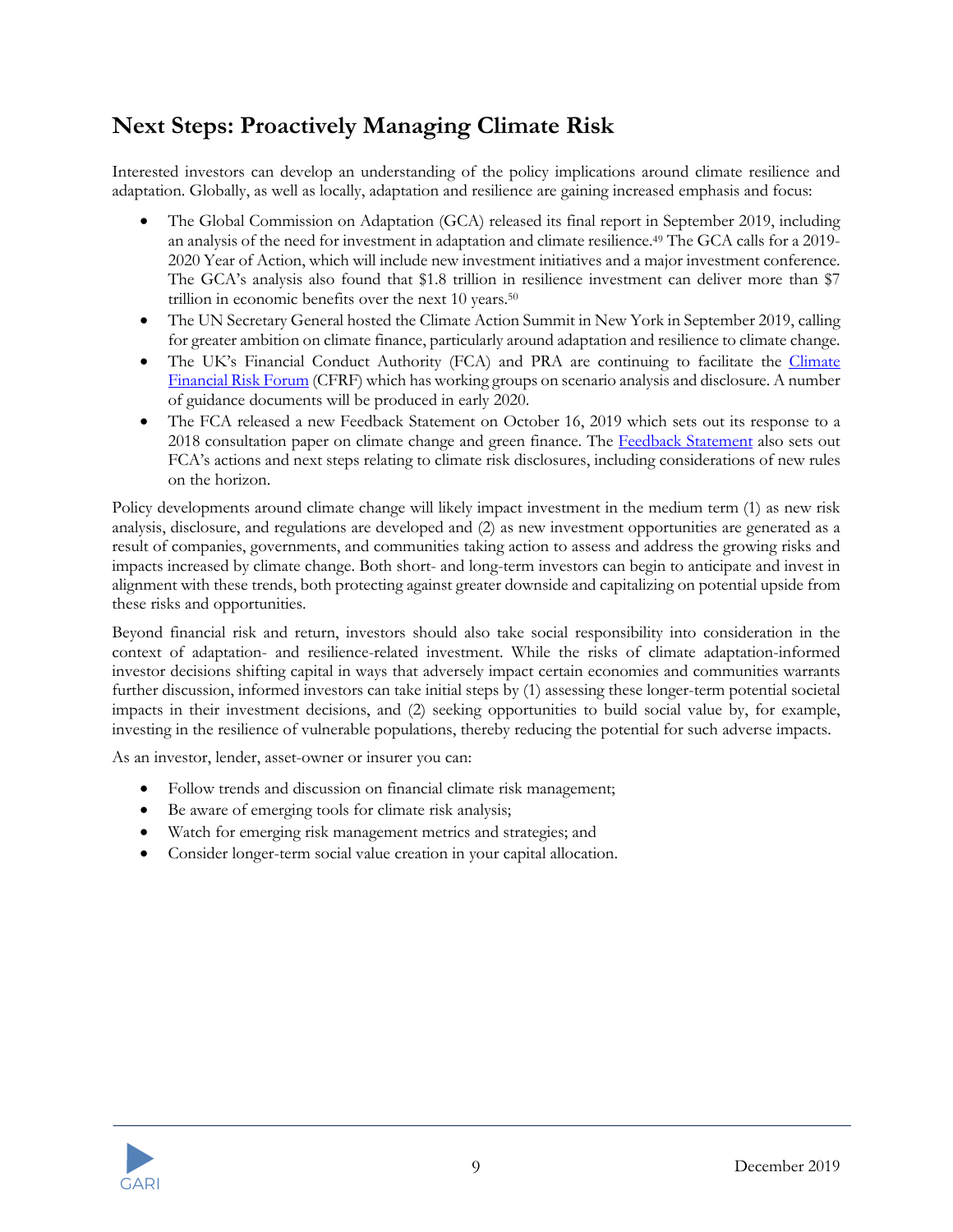## **Annex A: Suggestions for further reading**

- GARI (2017). *An Investor Guide to Physical Climate Risk & Resilience: An Introduction*, December 2017.
- GARI (2016). *Bridging the Adaptation Gap: Approaches to Measurement of Physical Climate Risk and Examples of Investment in Climate Adaptation and Resilience*, November 2016.
- Blackrock (2019). *Getting physical: Scenario analysis for assessing climate-related risks*, April 2019.
- Task Force on Climate Related Financial Disclosures (2017). *Recommendations of the Task Force on Climate-related Financial Disclosures*, June 2017.
- Task Force on Climate Related Financial Disclosures (2019). *Task Force on Climate-related Financial Disclosures: 2019 Status Report*, June 2019.
- Climate Bonds Initiative (2019). *Climate Resilience Principles: A framework for assessing climate resilience investments*, September 2019.
- Mercer (2019). *Investing in a Time of Climate Change*, 2019.
- Climate Policy Initiative (2019). *Global Landscape of Climate Finance 2019*, November 2019.
- Cambridge Associates (2015). *Risks and Opportunities From the Changing Climate: Playbook for the Truly Long-Term Investor*, December 2015.
- Carbon Disclosure Project (2018). *Global Climate Change Analysis 2018,* June 2019.
- Urban Land Institute (2019). *Climate Risk and Real Estate Investment Decision-Making,* February 2019.
- Acclimatise, Chronos Sustainability, and IIGCC (2020 expected). *Understanding physical risks – guidance for investors on getting started with physical risk analysis*. Will be available from https://www.iigcc.org/resources/ in January 2020.

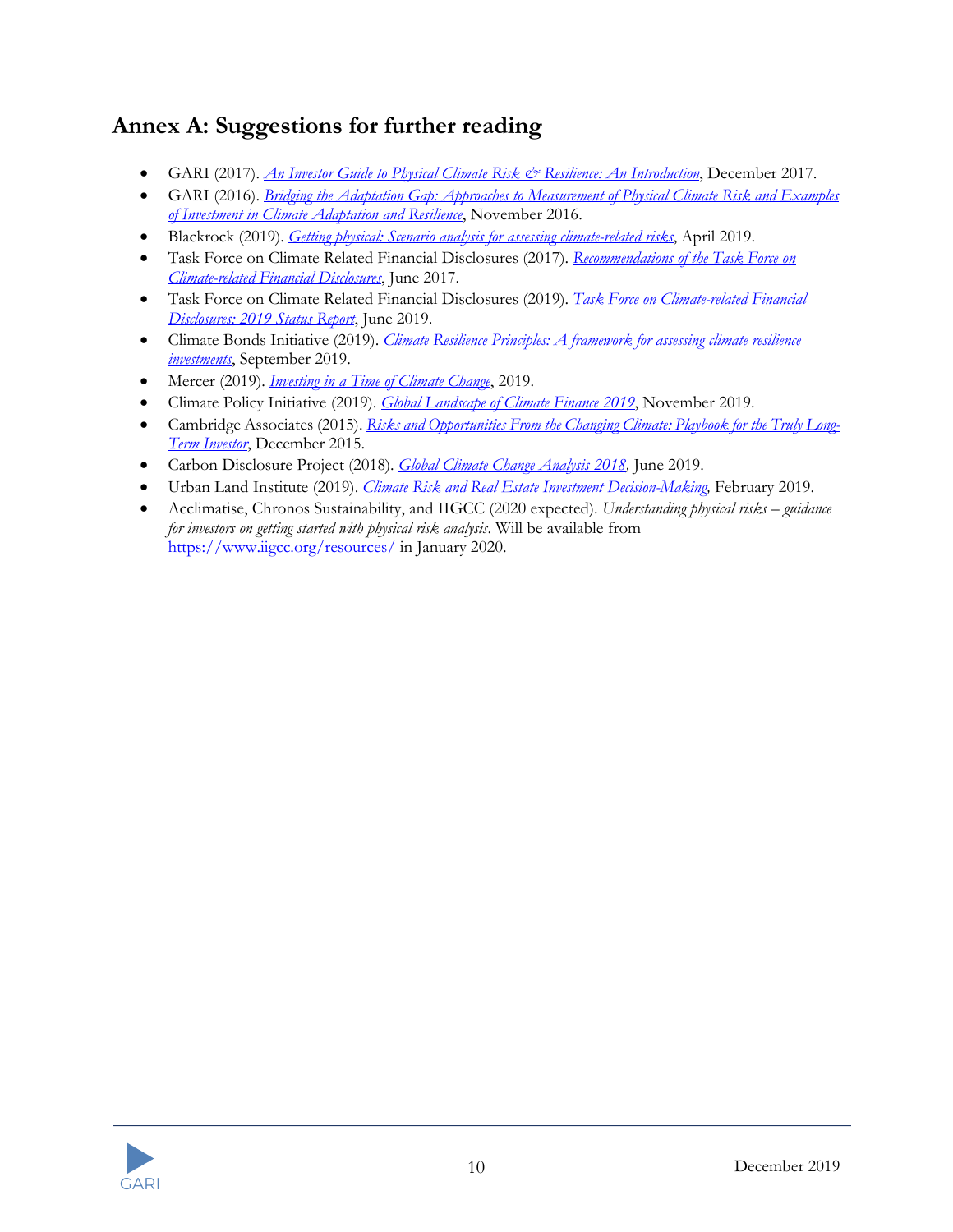## **End Notes**

<sup>&</sup>lt;sup>28</sup> Holder, Michael (2019, July 30). *Ratings giant Moody's buys big chunk of California climate-risk data firm.* Retrieved from https://www.greenbiz.com/article/ratings-giant-moodys-buys-big-chunk-california-climate-risk-data-firm.



<sup>1</sup> IPCC (2018). Summary for Policymakers. In: Global warming of 1.5°C. An IPCC Special Report on the impacts of global warming of 1.5°C above pre-industrial levels and related global greenhouse gas emission pathways, in the context of strengthening the global response to the threat of climate change, sustainable development, and efforts to eradicate poverty [V. Masson-Delmotte, P. Zhai, H. O. Pörtner, D. Roberts, J. Skea, P. R. Shukla, A. Pirani, W. Moufouma-Okia, C. Péan, R. Pidcock, S. Connors, J. B. R. Matthews, Y. Chen, X. Zhou, M. I. Gomis, E. Lonnoy, T. Maycock, M. Tignor,

T. Waterfield (eds.)]. World Meteorological Organization, Geneva, Switzerland, 32 pp.

https://report.ipcc.ch/sr15/pdf/sr15\_spm\_final.pdf [Accessed October 2019]

<sup>&</sup>lt;sup>2</sup> TCFD (2017). *Recommendations of the Task Force on Climate-related Financial Disclosures*, June 2017.<br><sup>3</sup> Ibid.

<sup>4</sup> EU Technical Expert Group on Sustainable Finance (2019). *Taxonomy Technical Report*, June 2019.

<sup>5</sup> TCFD (2019). *Task Force on Climate-related Financial Disclosures: Status Report*, June 2019.

<sup>6</sup> Principles for Responsible Investment (2016). *French Energy Transition Law: Global investor briefing*, April 2016.

<sup>7</sup> Rust, S. (2019, January). *ESG: France's Article 173: taking stock*. Retrieved from

https://www.ipe.com/investment/esg/esg-frances-article-173-taking-stock/www.ipe.com/investment/esg/esg-francesarticle-173-taking-stock/10028810.fullarticle.

<sup>8</sup> *The Non-Financial Reporting Directive: What You Need To Know.* Retrieved from https://www.datamaran.com/nonfinancial-reporting-directive/.

<sup>9</sup> EU Financial Stability, Financial Services and Capital Markets Union (2017). *Commission guidelines on non-financial reporting,*  June 2017*.*

<sup>10</sup> Climate Disclosure Standards Board (2019). *UK expects all listed companies and large asset owners to disclose in line with TCFD by 2022, commits to work with international partners to catalyse market-led action on nature-related financial disclosures*, July 2019.

<sup>11</sup> Principles for Responsible for Investment (2019, February 18). *TCFD-based reporting to become mandatory for PRI signatories in 2020*. Retrieved from https://www.unpri.org/news-and-press/tcfd-based-reporting-to-become-mandatory-for-prisignatories-in-2020/4116.article.

<sup>12</sup> Network for Greening the Financial System (2019). *NGFS – A call for action, climate change as a source of financial risk,* April 2019.

<sup>13</sup> Bank of England Prudential Regulation Authority (2019). *Enhancing banks' and insurers' approaches to managing the financial risks from climate change*, April 2019. 14 H.R. 3623: Climate Risk Disclosure Act of 2019. Retrieved from

https://www.govtrack.us/congress/bills/116/hr3623/summary.

<sup>15</sup> Principles for Responsible for Investment (2019, February 18). *TCFD-based reporting to become mandatory for PRI signatories in 2020*. Retrieved from https://www.unpri.org/news-and-press/tcfd-based-reporting-to-become-mandatory-for-prisignatories-in-2020/4116.article.<br><sup>16</sup> Blackrock (2017). *How BlackRock Investment Stewardship engages on climate risk*, March 2017.

<sup>&</sup>lt;sup>17</sup> Vanguard (2017). *An open letter to directors of public companies worldwide*, August 2017.<br><sup>18</sup> State Street (2019). *2018 Corporate Responsibility Report*, July 2019.

<sup>19</sup> Reed, J.R. (2019, November 10). *A rising number of US companies are flagging wildfire risk as suppression costs climb.* Retrieved from https://www.cnbc.com/2019/11/10/more-companies-are-flagging-wildfire-risk-as-suppression-costs-climb.html. <sup>20</sup> Ibid.

<sup>21</sup> CDP (2019). *Global Climate Change Analysis 2018*, June 2019. 22 UNEP Finance Initiative (2019). *Changing Course: A comprehensive investor guide to scenario-based methods for climate risk assessment, in response to the TCFD,* May 2019. 23 Ibid.

<sup>24</sup> SASB (2019). *TCFD Implementation Guide*, May 2019.

<sup>&</sup>lt;sup>25</sup> Gold, Russell (2019, January 18). *PG&E: The First Climate-Change Bankruptcy, Probably Not the Last.* Retrieved from https://www.wsj.com/articles/pg-e-wildfires-and-the-first-climate-change-bankruptcy-11547820006.

<sup>26</sup> Smith's Research & Gradings (2019). *Municipal Bond Analyst Survey, 2019,* 2019.

<sup>27</sup> Moody's Corporation. (2019, July 24). *Moody's Acquires Majority Stake in Four Twenty Seven, Inc., a Leader in Climate Data and Risk Analysis* [Press Release]. Retrieved from https://ir.moodys.com/news-and-financials/press-releases/pressrelease-details/2019/Moodys-Acquires-Majority-Stake-in-Four-Twenty-Seven-Inc-a-Leader-in-Climate-Data-and-Risk-